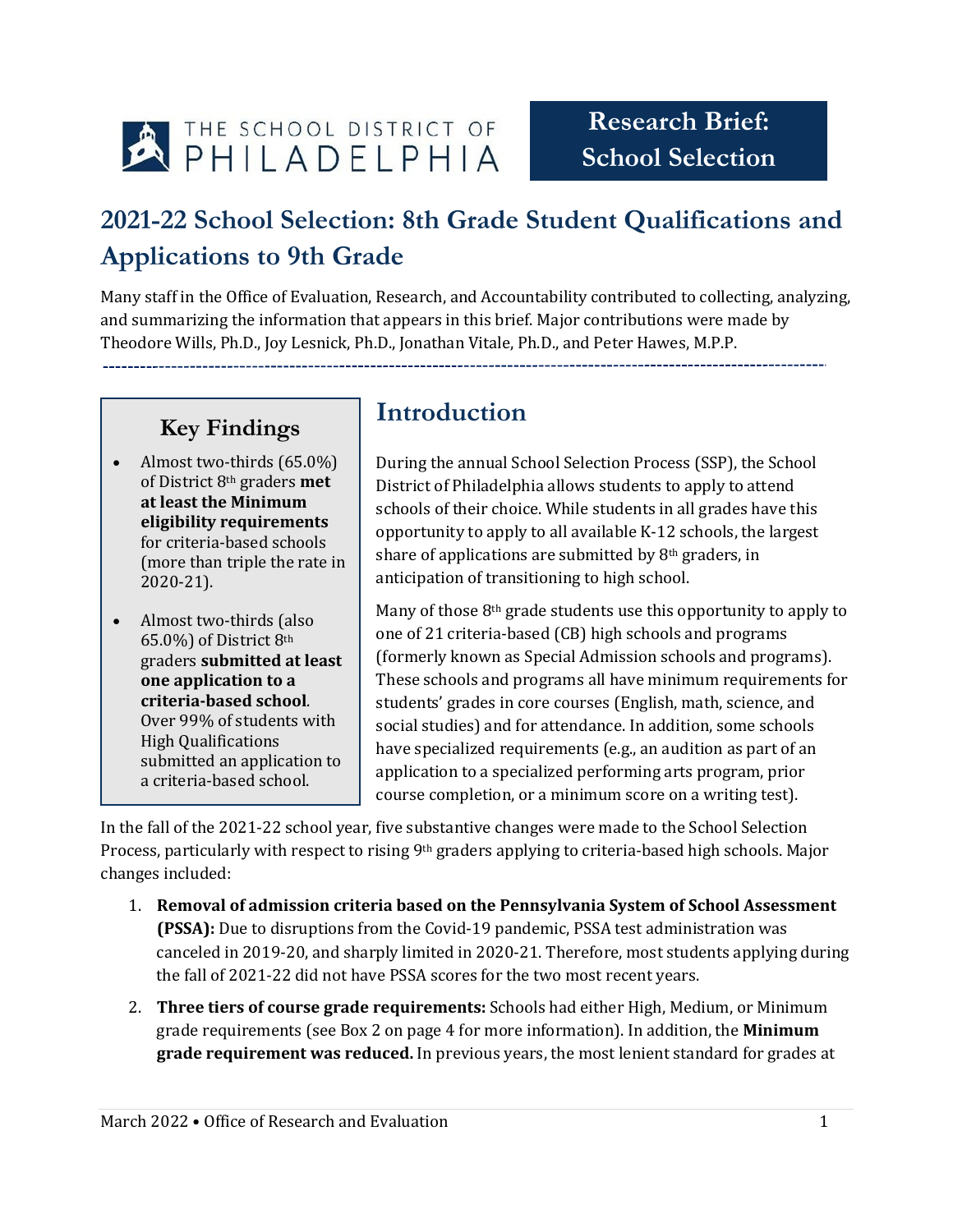criteria-based schools was core-subject grades of A or B, with a maximum of one C. In 2021-22, nine schools (and two additional programs) reduced the grade requirement to grades of A, B, and C (see Appendix B for a list of schools, programs, and their entry requirements).

- 3. **Use of school-level lotteries to allocate offers of admission:** Previously, school teams would review student applications and choose which students to admit. In 2020-21, all students who applied to a CB school, and met that school's requirements, were entered into a random lottery (see the note below about zip codes for an exception). Based on a student's position in the lottery, they either received an offer of admission, or were automatically placed on that school's waitlist.
- 4. **Use of two years of student data:** Due to the Covid-19 pandemic, this practice was first put in place for the 2020-21 SSP, and was retained for 2021-22. For each core course grade, and for attendance, a student was evaluated on their better value across the previous two years (e.g., 6th and 7th grade values for 8th grade applicants).
- 5. **Seats for designated student groups:** Similar to previous years, all criteria-based schools and programs reserved seats for students who are receiving special education services, have a physical disability plan, or are English Learners. In 2021-22, qualified applicants in these student groups were placed into an initial lottery phase restricted to the reserved seats. Students who were entered into this phase of the lottery, but who did not receive an offer, were then entered into the main phase of the lottery. For the first time in 2021-22, four schools added an additional layer of priority for students residing in one of six zip codes.[1](#page-1-0) These zip codes were chosen because students who live in them have had the lowest enrollment rate at those four schools in recent years. All eligible students residing in these zip codes (19133, 19140, 19134, 19132, 19121, 19135) received an initial offer of admission.

This brief focuses on the early phases of the 2020-21 School Selection Process for  $8<sup>th</sup>$  graders enrolled in District schools (and does not include external applicants, including students enrolled in charter schools). First, it explores the number and distribution of rising  $9<sup>th</sup>$  grade students who met the qualification levels. Second, it explores the extent to which these students exercised their options to submit applications to CB schools.

I

<span id="page-1-0"></span> $1$  For more information about high school enrollment and students' home zip codes see: [https://www.philasd.org/research/wp-content/uploads/sites/90/2022/02/HS-Enrollment-by-Zip-Code-](https://www.philasd.org/research/wp-content/uploads/sites/90/2022/02/HS-Enrollment-by-Zip-Code-Research-Brief-February-2022.pdf)[Research-Brief-February-2022.pdf](https://www.philasd.org/research/wp-content/uploads/sites/90/2022/02/HS-Enrollment-by-Zip-Code-Research-Brief-February-2022.pdf)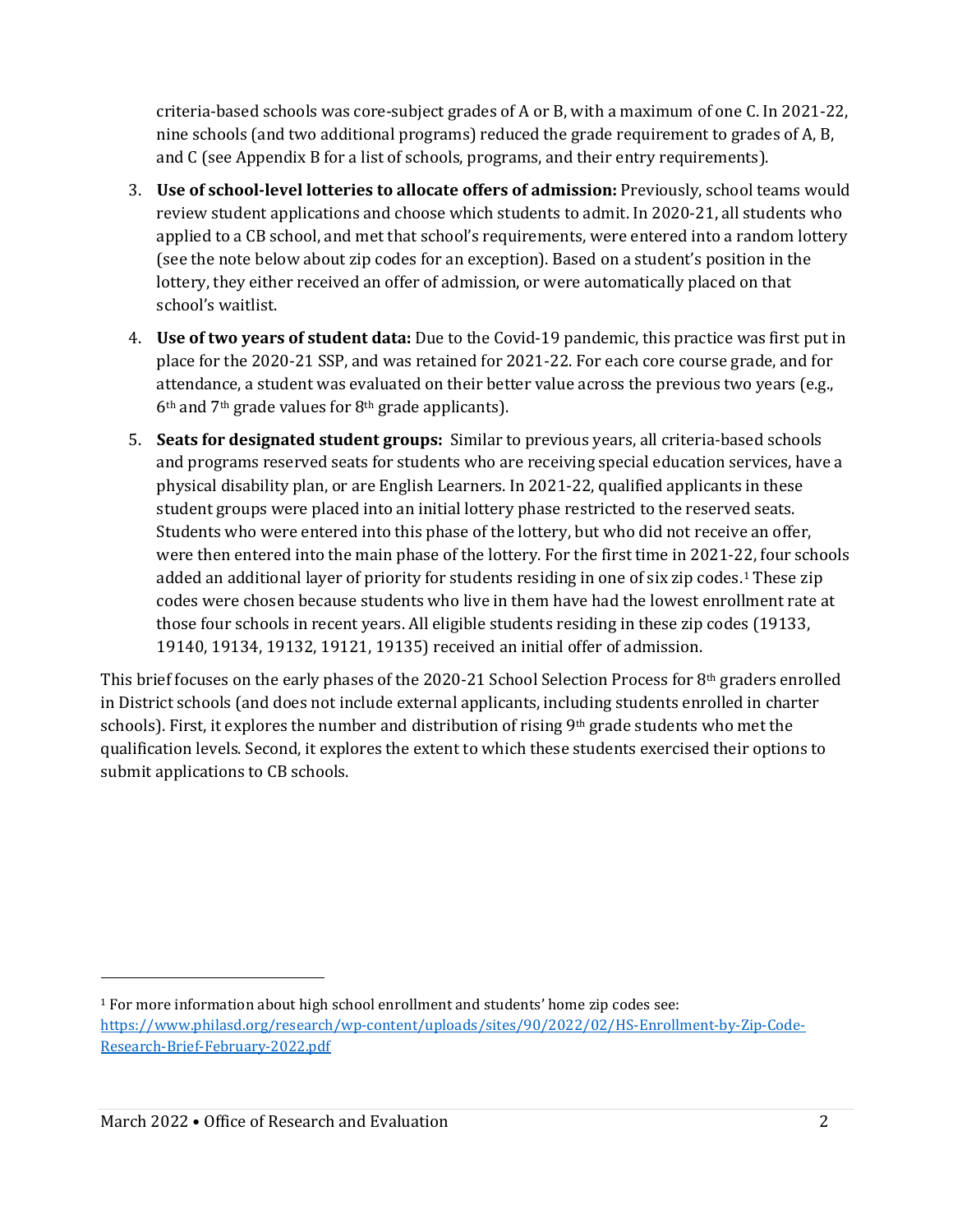#### **Box 1. Key Terms**

**Criteria-Based (CB) Schools and Programs:** Schools with entry criteria that students must meet in order to be entered into the admission lottery (see Box 2 for details about these criteria). In addition, there are two schools with neighborhood attendance boundaries that also have embedded programs with entry criteria. Some of these schools may have additional requirements beyond those for grades and attendance.

**Potential Applicant**: A student is considered a Potential Applicant if they were enrolled in an SDP school at the close of the application window. For the 2021-22 School Selection Process, this corresponded to November 21, 2021. Students attending non-SDP schools on November 21, 2021 are not included in this brief.

## **Research Questions**

Similar to previous reports,<sup>[2](#page-2-0)</sup> this brief explores three sets of related research questions:

- 1. For the pool of  $8<sup>th</sup>$  grade Potential Applicants, how many met each of the tiered qualification levels? How did those qualification rates differ by student characteristics?
- 2. For the pool of 8th grade Potential Applicants, how many applied to criteria-based schools and programs? How did those application rates differ by student characteristics, by students' tiered qualification levels, and by eligibility requirements of schools?
- 3. For each criteria-based high school and program, how many District students applied? How many of those applicants met the eligibility requirements?

## **Methods**

This brief focuses on internal District  $8<sup>th</sup>$  graders. For this reason, students were classified as Potential Applicants if they were enrolled in  $8<sup>th</sup>$  grade in a District school on November 21, 2021 (the close of the application window<sup>[3](#page-2-1)</sup>). Students with complete data were designated as eligible<sup>[4](#page-2-2)</sup> at a particular qualification level if they met all of that level's requirements (see Box 2). This resulted in an analytic sample of 8,770 District 8<sup>th</sup> graders.

<span id="page-2-0"></span> <sup>2</sup> Previous reports can be found here: https://www.philasd.org/research/category/school-selection/

<span id="page-2-1"></span><sup>3</sup> Final data was provided to ORE on December 3, 2022.

<span id="page-2-2"></span><sup>4</sup> Students' eligibility status may change after this point for a variety of reasons, which are outside the scope of our reporting. For example, a student might change status due to changes in available data, through an appeal process, due to an additional, school-specific requirement (e.g., audition), or through authorized decisions and exceptions made by individuals and groups responsible for administering the School Selection Process.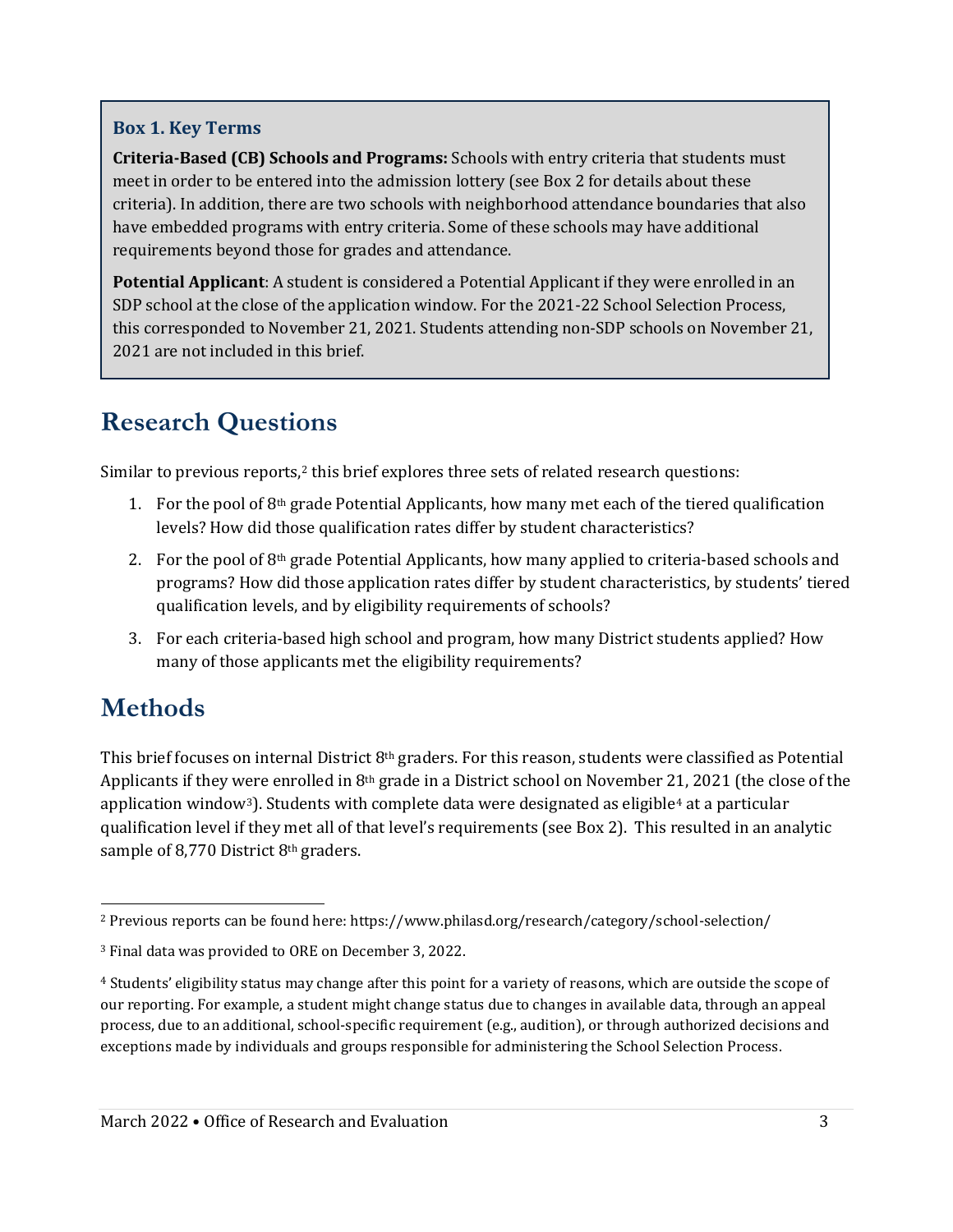#### **Box 2. Tiered Qualification Levels for 2021-2022**

All Criteria-Based schools had an eligibility requirement of 95 percent attendance or better; and all had minimum, but varied, requirements for grades in the four core subject areas (English, math, science, and social studies). Three qualification tiers (High, Medium, and Minimum) were established to correspond with groups of schools with the same course grade requirements. This is a change from previous years (see above in this report, and see previous reports for more details about prior years).

**High Qualifications**: Students must have a grade of A or B in each of the four core content areas. There were 5 schools with this requirement. These same five schools also required students to meet a minimum threshold on a timed Writing Sample (WS), and one also required applicants to complete Algebra I prior to enrollment. These additional considerations result in the following sub-tiers:

**High-17:** High Qualifications, plus a minimum score of 17 on the WS (rounded)

**High-22:** High Qualifications, plus a minimum score of 22 on the WS (rounded)

**High-22 Algebra:** Meets requirements for High-22, and is on track to complete Algebra I by the end of 8th grade

**Medium Qualifications**: Students must have a grade of A or B in three of the four core content areas, and a grade of A, B, or C in the fourth. There were five schools with this requirement.

**Minimum Qualifications**: Students must have grades of A, B, and C in the four core content areas. There were nine schools with this requirement (as well as specialty programs embedded within two schools with neighborhood attendance boundaries).

These qualification levels are hierarchical, such that a student who meets the High requirements would, by definition, also meet the Medium and Minimum requirements.

**See Appendix A** for additional information about the Writing Sample and Algebra I requirements.

**See Appendix B** for a list of Criteria-Based schools and programs, and their respective requirements.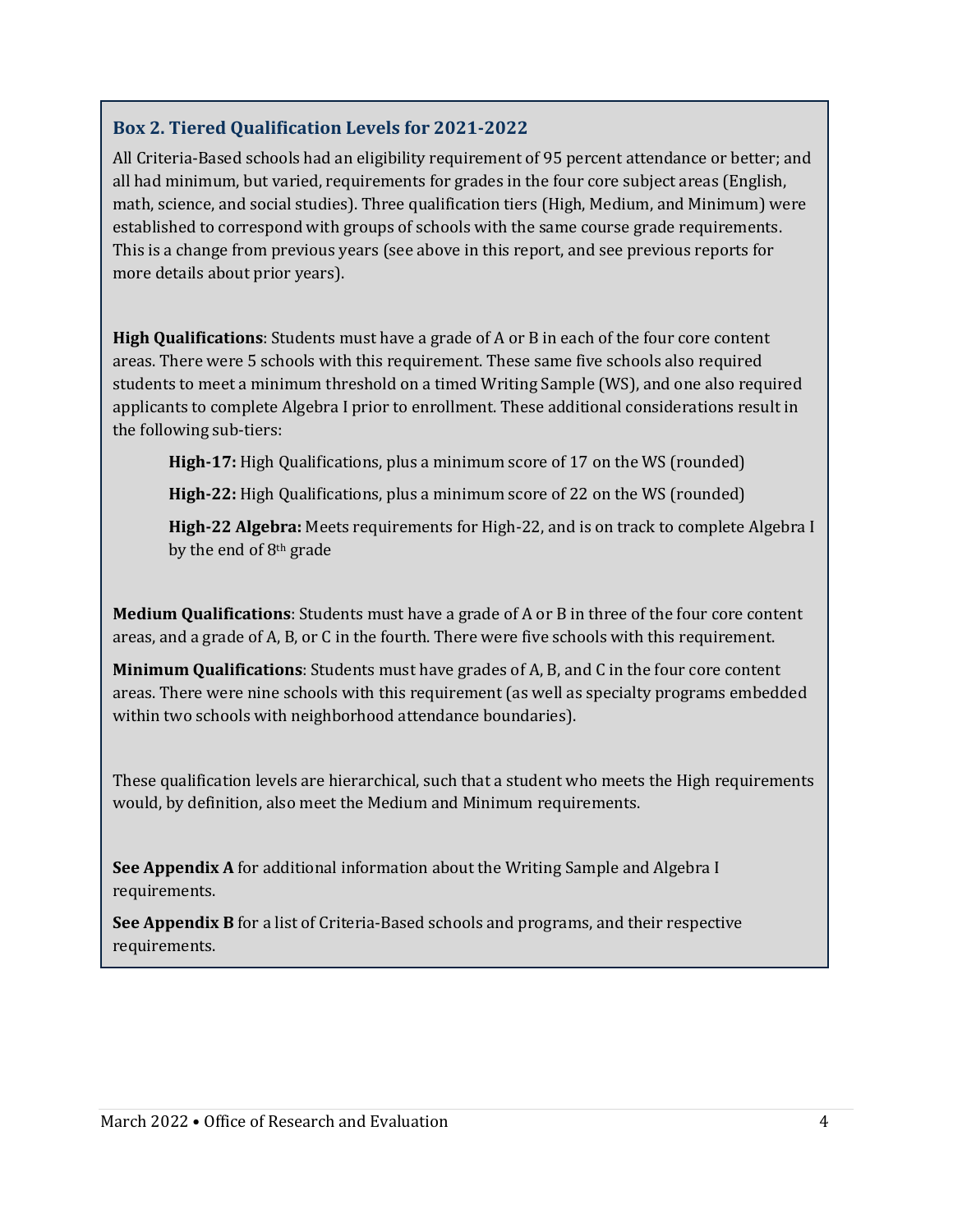## **Findings**

## **RQ1:** For the pool of 8<sup>th</sup> grade Potential Applicants, how many met **each of the tiered qualification levels? How did those qualification rates differ by student characteristics?**

About two-thirds of Potential Applicants (65.0%) in 2021-22 met (or exceeded) the minimum requirements for CB schools (Table 1). This is a very large increase compared to 2020-21, when 20.2% of Potential Applicants met (or exceeded) the minimum requirements for CB schools (an increase of 44.8 percentage points).

Although a large percentage of students met (or exceeded) the minimum requirements for CB schools, the Minimum Qualification rate varied by some student demographics. For example, about 59% of students who are Black/African American or Hispanic/Latinx met Minimum Qualifications, compared with 77% and 89% for students who are white and Asian, respectively. Similarly, students receiving special education services were much less likely to meet the Minimum Qualifications (48.2%) than those not receiving special education services (68.9%); and students who are male were somewhat less likely to qualify than students who are female (61.2% versus 69.1%). Notably, students who are English Learners (ELs) were just as likely as non-ELs to meet the Minimum Qualifications level.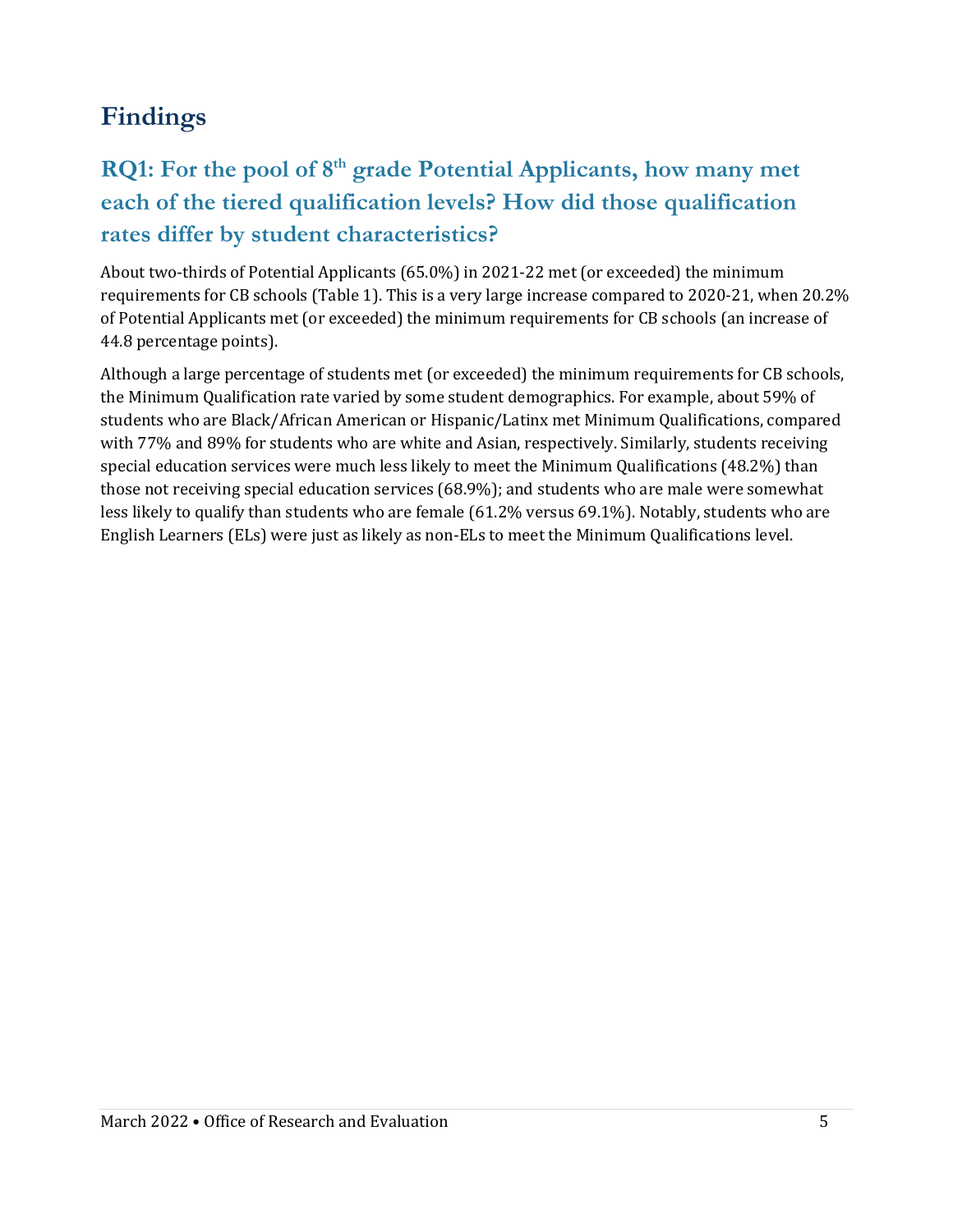Table 1. Number and percent of 2021-22 District 8<sup>th</sup> grade students meeting or exceeding Minimum Qualifications for criteria-based schools, by student groups.

| <b>Student Group</b>                        | Number of<br><b>Students</b><br>in Group<br>$(2021-22)$ | Number of 8th<br><b>Graders that</b><br><b>Did Not Meet</b><br><b>Minimum</b><br><b>Qualifications</b><br>$(2021-22)$ | Number of 8th<br><b>Graders that</b><br>Met or<br><b>Exceeded</b><br><b>Minimum</b><br>Qualifications<br>$(2021-22)$ | Percent of 8th<br><b>Graders that</b><br>Met or<br><b>Exceeded</b><br><b>Minimum</b><br>Qualifications<br>(Minimum<br>Qualification<br>Rate)<br>$(2020-21)$ | Percent of 8th<br><b>Graders that</b><br>Met or<br><b>Exceeded</b><br><b>Minimum</b><br>Qualifications<br>(Minimum<br>Qualification<br>Rate)<br>$(2021 - 22)$ | Change in<br><b>Minimum</b><br><b>Qualification</b><br><b>Rate for the</b><br>District 8th<br><b>Grade Cohort</b><br>from 2020-21<br>to 2021-22 |
|---------------------------------------------|---------------------------------------------------------|-----------------------------------------------------------------------------------------------------------------------|----------------------------------------------------------------------------------------------------------------------|-------------------------------------------------------------------------------------------------------------------------------------------------------------|---------------------------------------------------------------------------------------------------------------------------------------------------------------|-------------------------------------------------------------------------------------------------------------------------------------------------|
| Race/Ethnicity                              |                                                         |                                                                                                                       |                                                                                                                      |                                                                                                                                                             |                                                                                                                                                               |                                                                                                                                                 |
| Asian                                       | 864                                                     | 98                                                                                                                    | 766                                                                                                                  | 55.0%                                                                                                                                                       | 88.7%                                                                                                                                                         | $+33.7$                                                                                                                                         |
| Black/African<br>American                   | 4,022                                                   | 1,657                                                                                                                 | 2,365                                                                                                                | 10.9%                                                                                                                                                       | 58.8%                                                                                                                                                         | $+47.9$                                                                                                                                         |
| Hispanic/Latinx                             | 2,064                                                   | 845                                                                                                                   | 1,219                                                                                                                | 14.0%                                                                                                                                                       | 59.1%                                                                                                                                                         | $+45.1$                                                                                                                                         |
| Multi Racial/Other*                         | 514                                                     | 169                                                                                                                   | 345                                                                                                                  | 19.6%                                                                                                                                                       | 67.1%                                                                                                                                                         | $+47.5$                                                                                                                                         |
| White                                       | 1,306                                                   | 303                                                                                                                   | 1,003                                                                                                                | 37.9%                                                                                                                                                       | 76.8%                                                                                                                                                         | $+38.9$                                                                                                                                         |
| Gender                                      |                                                         |                                                                                                                       |                                                                                                                      |                                                                                                                                                             |                                                                                                                                                               |                                                                                                                                                 |
| Female                                      | 4,156                                                   | 1,284                                                                                                                 | 2,872                                                                                                                | 23.8%                                                                                                                                                       | 69.1%                                                                                                                                                         | $+45.3$                                                                                                                                         |
| Male                                        | 4,614                                                   | 1,788                                                                                                                 | 2,826                                                                                                                | 16.8%                                                                                                                                                       | 61.2%                                                                                                                                                         | $+44.4$                                                                                                                                         |
| <b>English Learner Status</b>               |                                                         |                                                                                                                       |                                                                                                                      |                                                                                                                                                             |                                                                                                                                                               |                                                                                                                                                 |
| Non-EL                                      | 7,516                                                   | 2,630                                                                                                                 | 4,886                                                                                                                | 22.8%                                                                                                                                                       | 65.0%                                                                                                                                                         | $+42.2$                                                                                                                                         |
| EL                                          | 1,254                                                   | 442                                                                                                                   | 812                                                                                                                  | 2.7%                                                                                                                                                        | 64.8%                                                                                                                                                         | $+62.1$                                                                                                                                         |
| <b>Receiving Special Education Services</b> |                                                         |                                                                                                                       |                                                                                                                      |                                                                                                                                                             |                                                                                                                                                               |                                                                                                                                                 |
| Non-Special<br>Education                    | 7,107                                                   | 2,211                                                                                                                 | 4,896                                                                                                                | 25.0%                                                                                                                                                       | 68.9%                                                                                                                                                         | $+43.9$                                                                                                                                         |
| <b>Special Education</b>                    | 1,663                                                   | 861                                                                                                                   | 802                                                                                                                  | 1.6%                                                                                                                                                        | 48.2%                                                                                                                                                         | $+46.6$                                                                                                                                         |
| <b>Overall</b>                              |                                                         |                                                                                                                       |                                                                                                                      |                                                                                                                                                             |                                                                                                                                                               |                                                                                                                                                 |
| All District 8th<br><b>Graders</b>          | 8,770                                                   | 3,072                                                                                                                 | 5,698                                                                                                                | 20.2%                                                                                                                                                       | 65.0%                                                                                                                                                         | $+44.8$                                                                                                                                         |

**Source**: Data from Qlik [School Selection – Builder V2.0.6] Data retrieved [2/3/2022].

**\*** Includes students identifying as American Indian/Alaskan Native and Native Hawaiian/Pacific Islander

When examining how many 8<sup>th</sup> grade students met all of the possible qualification levels (see Box 2 above for a description of the qualification levels), we find that 16.3% met only the Minimum level, 24.7% met the Medium level, and the remaining 24% met one of the High levels (Table 2).[5](#page-5-0) The bottom row of Table 2 shows the highest qualification level of all District 8<sup>th</sup> grade students. Reading right to left, the table shows that 35% of students were not qualified, 16.3% of students met the

<span id="page-5-0"></span> <sup>5</sup> Recall that students who meet only the Minimum level are those who do not meet any other qualification levels. Students who meet the Medium level also, by definition, meet the Minimum level, and students who meet the High levels also meet the Medium and Minimum levels. In the tables, students are grouped by their highest qualification level.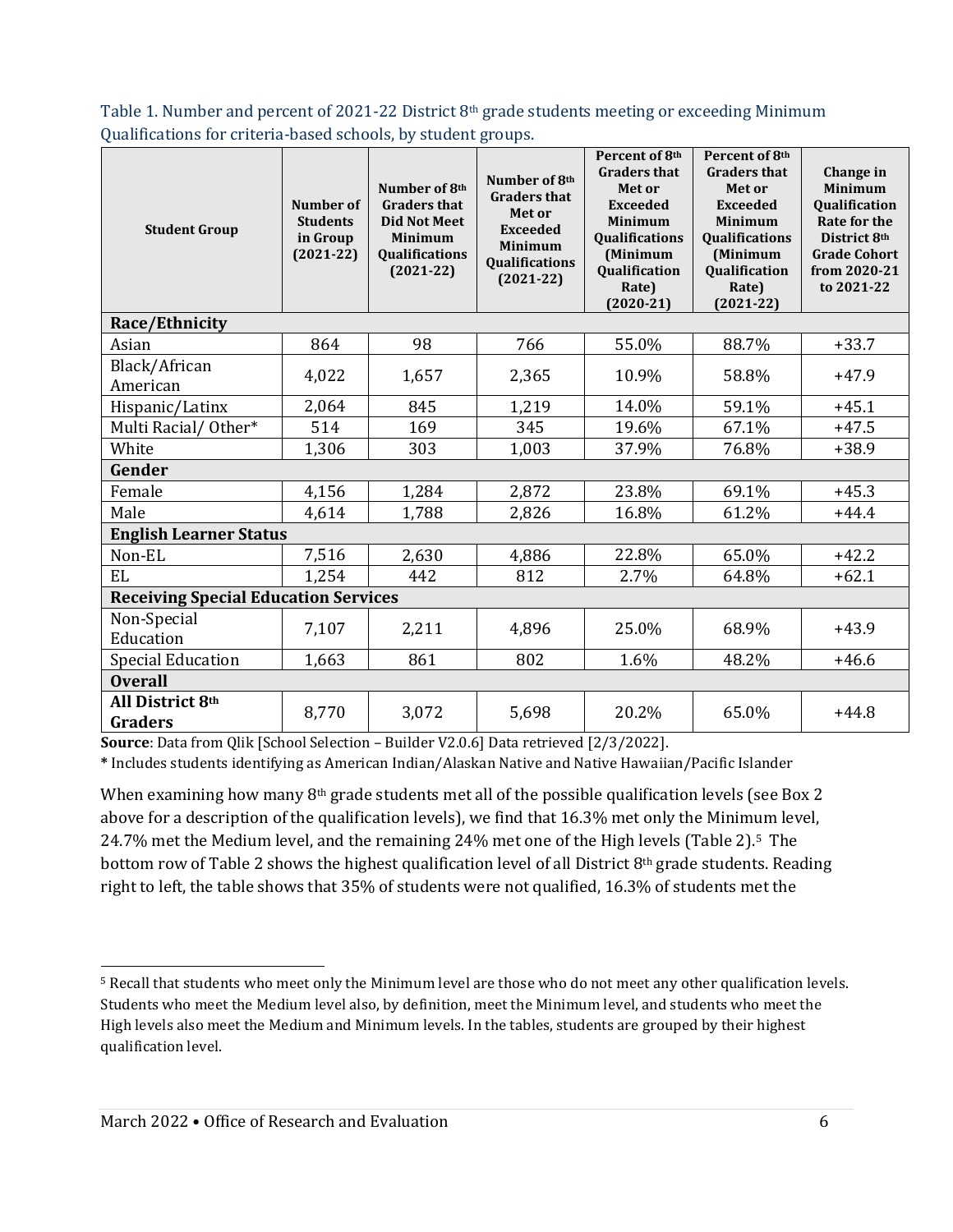Minimum level, 24.7% of students met the Medium level, and a total of 24% of students met one of the High levels (9.5% met High-17, 6.6% met High-22, and 7.9% met High-22 Algebra).

In addition, Table 2 compares the qualification rates between and within student groups. For example, among all Black/African American  $8<sup>th</sup>$  grade students, 2.2% met the High-22 Algebra qualification level, 5.4% met the High-22 level, 8.2% met the High-17 level, 23.9% met the Medium level, 19.1% met the Minimum level, and 41.2% were not qualified. This can be compared to the percentages of students at each level for other student groups as well as for all 8th graders in the District overall (bottom row).

|                                             |                                                    | <b>Percent of Student Group Meeting Each Qualification</b> |              |              |               |                |                         |  |
|---------------------------------------------|----------------------------------------------------|------------------------------------------------------------|--------------|--------------|---------------|----------------|-------------------------|--|
|                                             |                                                    |                                                            | <b>Level</b> |              |               |                |                         |  |
| <b>Student Group</b>                        | <b>Number</b><br>of<br><b>Students</b><br>in Group | High-22<br>Algebra                                         | High-<br>22  | High-17      | <b>Medium</b> | <b>Minimum</b> | <b>Not</b><br>Qualified |  |
| Race/Ethnicity                              |                                                    |                                                            |              |              |               |                |                         |  |
| Asian                                       | 864                                                | 30.1%                                                      | 14.8%        | 17.8%        | 19.1%         | 6.8%           | 11.3%                   |  |
| Black/African American                      | 4,022                                              | 2.2%                                                       | 5.4%         | 8.2%         | 23.9%         | 19.1%          | 41.2%                   |  |
| Hispanic/Latinx                             | 2,064                                              | 3.4%                                                       | 4.7%         | 7.2%         | 26.2%         | 17.6%          | 40.9%                   |  |
| Multi Racial/Other*                         | 514                                                | 9.9%                                                       | 7.6%         | 9.0%         | 26.1%         | 14.6%          | 32.9%                   |  |
| White                                       | 1,306                                              | 16.9%                                                      | 7.7%         | 11.7%        | 27.9%         | 12.6%          | 23.2%                   |  |
| Gender                                      |                                                    |                                                            |              |              |               |                |                         |  |
| Female                                      | 4,156                                              | 9.4%                                                       | 8.5%         | 11.0%        | 25.5%         | 14.8%          | 30.9%                   |  |
| Male                                        | 4,614                                              | 6.5%                                                       | 4.9%         | 8.1%         | 24.0%         | 17.6%          | 38.8%                   |  |
| <b>English Learner Status</b>               |                                                    |                                                            |              |              |               |                |                         |  |
| Non-EL                                      | 7,516                                              | 8.7%                                                       | 7.2%         | 9.9%         | 23.9%         | 15.3%          | 35.0%                   |  |
| EL                                          | 1,254                                              | 3.0%                                                       | 2.9%         | 6.9%         | 29.7%         | 22.3%          | 35.2%                   |  |
| <b>Receiving Special Education Services</b> |                                                    |                                                            |              |              |               |                |                         |  |
| <b>Non-Special Education</b>                | 7,107                                              | 9.6%                                                       | 7.9%         | 11.1%        | 24.9%         | 15.3%          | 31.1%                   |  |
| <b>Special Education</b>                    | 1,663                                              | 0.4%                                                       | 1.0%         | 2.7%         | 23.7%         | 20.4%          | 51.8%                   |  |
| <b>Overall</b>                              |                                                    |                                                            |              |              |               |                |                         |  |
| All District 8th Graders                    | 8,770                                              | 7.9%                                                       | 6.6%         | 9.5%         | 24.7%         | 16.3%          | 35.0%                   |  |
| 0.11.501.101                                |                                                    | P(11.300027)                                               |              | 150/0(00001) |               |                |                         |  |

|  |  | Table 2. Number and percent of students meeting each qualification level, by student groups. |  |
|--|--|----------------------------------------------------------------------------------------------|--|
|--|--|----------------------------------------------------------------------------------------------|--|

**Source**: Data from Qlik [School Selection – Builder V2.0.6] Data retrieved [2/3/2022].

**\*** Includes students identifying as American Indian/Alaskan Native and Native Hawaiian/Pacific Islander

**How to read this table:** For each student group, the percentages (read horizontally) will sum to 100%. For example, of the Potential Applicants who identify as Asian, 30.1% met the High-22 Algebra requirements, an additional 14.8% met the High-22 requirements (but not the High-22 Algebra requirements), 17.8% met the High-22 requirements, 19.1% met the Medium requirements, 6.8% met the Minimum requirements, and 11.3% were not qualified. The columns can reveal information about levels of qualification within and between student groups. For example, if students of all races/ethnicities were equally represented among High-22 Algebra students, then the numbers in the first column would be similar to each other and also to the overall  $8<sup>th</sup>$  grade District percentage. Instead, we see that only 2.2% of students who are Black/African American met the High-22 Algebra qualification level, compared with the 30.1% mentioned above for students who are Asian.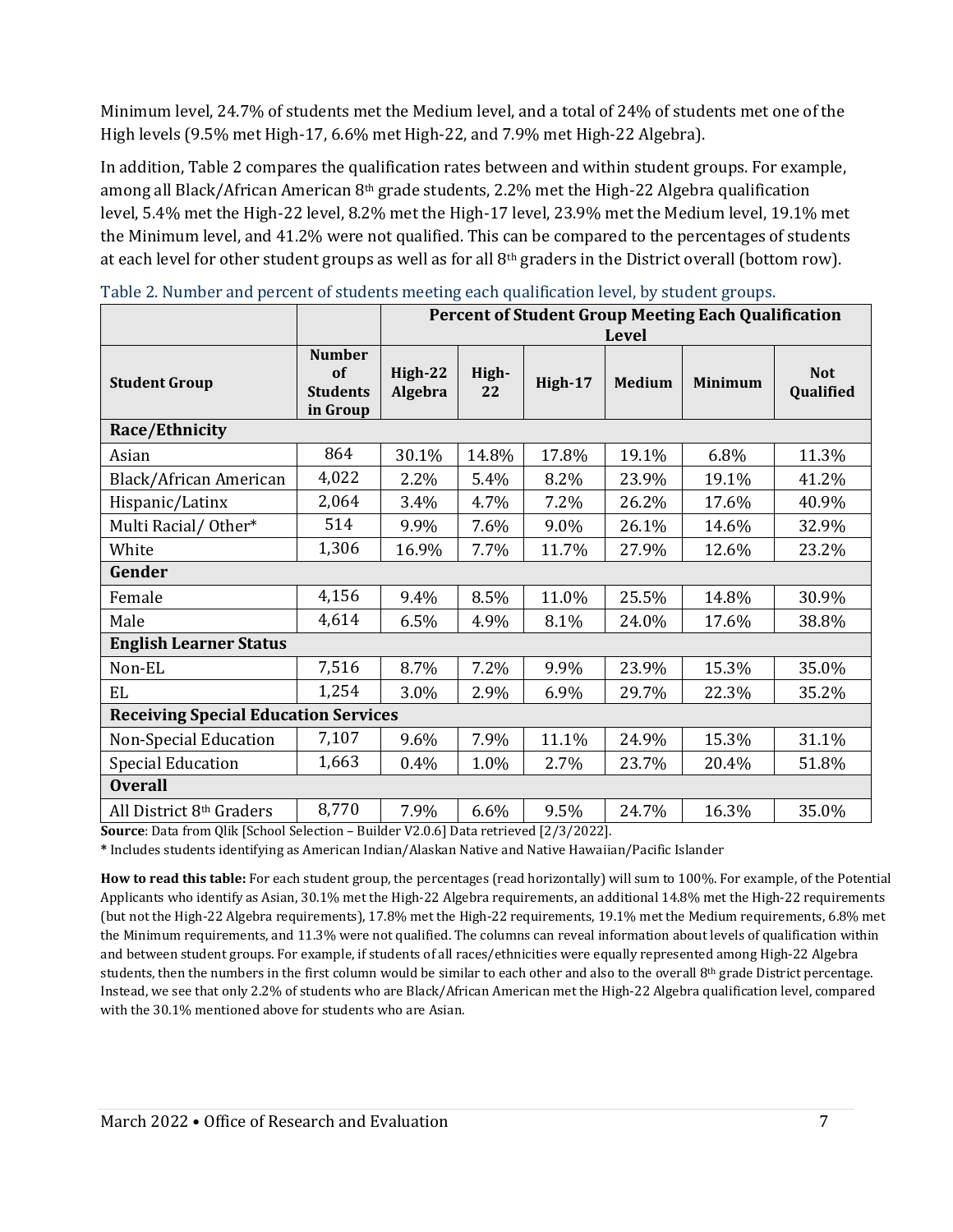## **RQ2: For the pool of 8th grade Potential Applicants, how many applied to criteria-based schools? How did those application rates differ by student characteristics, by students' tiered qualification levels, and by eligibility requirements of schools?**

Overall, 65.0% of 8<sup>th</sup> grade Potential Applicants applied to at least one criteria-based school in 2021-22 (Table 3). This represents a 4.9 percentage point increase from the 2020-21 CB application rate of 60.1%. All student groups saw increases across the two years.

| <b>Student Group</b>                        | <b>Number of</b><br><b>Students in</b><br>Group<br>$(2021-22)$ | Participation<br><b>Rate Within</b><br><b>Each Student</b><br>Group<br>$(2020-21)$ | <b>Participation</b><br><b>Rate Within</b><br><b>Each Student</b><br>Group<br>$(2021 - 22)$ | <b>Change in CB</b><br><b>Application Rate</b><br>from 2020-21 to<br>2021-22<br>(percentage points) |  |  |
|---------------------------------------------|----------------------------------------------------------------|------------------------------------------------------------------------------------|---------------------------------------------------------------------------------------------|-----------------------------------------------------------------------------------------------------|--|--|
| Race/Ethnicity                              |                                                                |                                                                                    |                                                                                             |                                                                                                     |  |  |
| Asian                                       | 864                                                            | 82.8%                                                                              | 86.5%                                                                                       | $+3.7$                                                                                              |  |  |
| Black/African American                      | 4,022                                                          | 59.0%                                                                              | 64.4%                                                                                       | $+5.4$                                                                                              |  |  |
| Hispanic/Latinx                             | 2,064                                                          | 49.0%                                                                              | 54.2%                                                                                       | $+5.2$                                                                                              |  |  |
| Multi Racial/Other*                         | 514                                                            | 57.2%                                                                              | 66.3%                                                                                       | $+9.1$                                                                                              |  |  |
| White                                       | 1,306                                                          | 66.9%                                                                              | 68.8%                                                                                       | $+1.9$                                                                                              |  |  |
| Gender                                      |                                                                |                                                                                    |                                                                                             |                                                                                                     |  |  |
| Female                                      | 4,156                                                          | 68.4%                                                                              | 72.4%                                                                                       | $+4.0$                                                                                              |  |  |
| Male                                        | 4,614                                                          | 52.3%                                                                              | 58.3%                                                                                       | $+6.0$                                                                                              |  |  |
| <b>English Learner Status</b>               |                                                                |                                                                                    |                                                                                             |                                                                                                     |  |  |
| Non-EL                                      | 7,516                                                          | 62.0%                                                                              | 66.8%                                                                                       | $+4.8$                                                                                              |  |  |
| EL.                                         | 1,254                                                          | 46.8%                                                                              | 54.2%                                                                                       | $+7.4$                                                                                              |  |  |
| <b>Receiving Special Education Services</b> |                                                                |                                                                                    |                                                                                             |                                                                                                     |  |  |
| <b>Non-Special Education</b>                | 7,107                                                          | 65.2%                                                                              | 69.1%                                                                                       | $+3.9$                                                                                              |  |  |
| <b>Special Education</b>                    | 1,663                                                          | 40.1%                                                                              | 47.1%                                                                                       | $+7.1$                                                                                              |  |  |
| <b>Overall</b>                              |                                                                |                                                                                    |                                                                                             |                                                                                                     |  |  |
| All District 8th Graders                    | 8,770                                                          | 60.1%                                                                              | 65.0%                                                                                       | $+4.9$                                                                                              |  |  |

Table 3. Percent of Potential Applicants who submitted at least one application to a criteria-based school or program, by student groups, with year-over-year comparison to 2020-21.

**Source**: Data from Qlik [School Selection – Builder V2.0.6] Data retrieved [2/3/2022].

**\*** Includes students identifying as American Indian/Alaskan Native and Native Hawaiian/Pacific Islander

The more highly qualified students were, the more frequently they submitted at least one application to at least one CB school (Table 4). For example, over 99% of students who met a High Qualification level submitted a CB application (see bottom row of Table 4, which shows that 99.7% of students who met the High-22 Algebra qualification level submitted an application to at least one CB school, 99.7% of students who met the High-22 qualification level submitted an application to at least one CB school, and 99.6% of students who met the High-17 qualification level submitted an application to at least one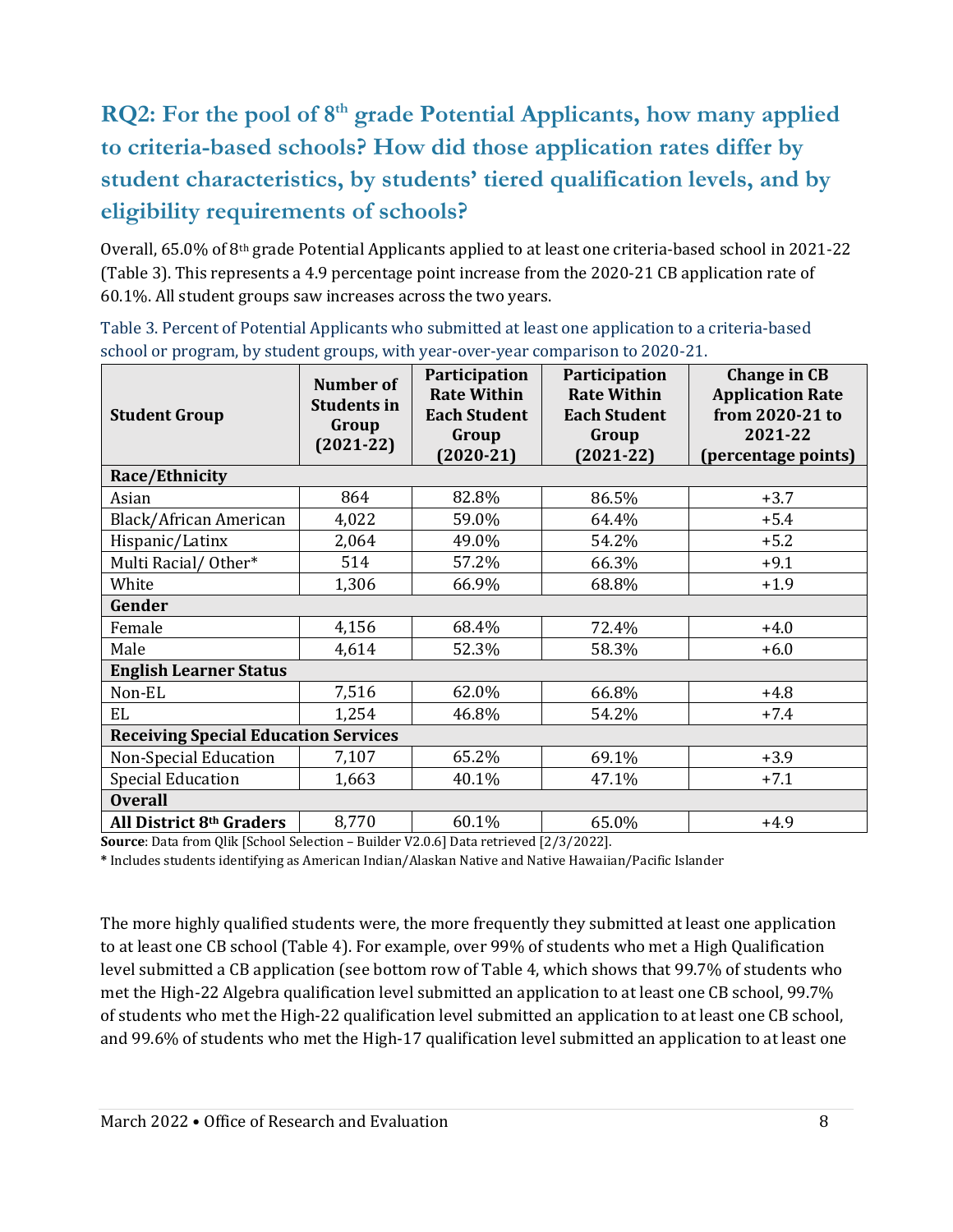CB school). Approximately two-thirds of students at the Medium Qualification level (65.6%) submitted at least one CB application, as did a small majority of students at the Minimum level (56.6%). Overall, 65.0% of 8th grade District students submitted an application to a CB school or program (the CB application rate). [6](#page-8-0)

When looking at application rates by qualification level and student group (Table 4), we find that students who are Hispanic/Latinx, receiving special education services, and/or who are ELs had the lowest overall CB application rates (far right column shows 54.2% CB application rate for Hispanic/Latinx students, 47.1% application rate for students receiving special education services, and 54.1% CB application rate for EL students). In addition, male students (58.3%) applied to CB schools at lower rates than female students (72.4%), and this pattern holds for all qualification levels except High-22 Algebra.

Table 4 also displays the percent of students in each student group who applied to at least one CB school or program, while also taking into account the student's highest qualification level. For example, among Black/African American students who were qualified at the High-22 Algebra level, 100% submitted at least one CB application. Furthermore, among Black/African American students who were qualified at the Minimum level, 61.3% submitted at least one CB application.

<span id="page-8-0"></span><sup>&</sup>lt;sup>6</sup> The reader may notice that this figure for the CB application rate, 65.0%, is identical to the percent of Potential Applicants who met or exceeded the Minimum Qualification standard. This is coincidental – these two values could have been different from one another.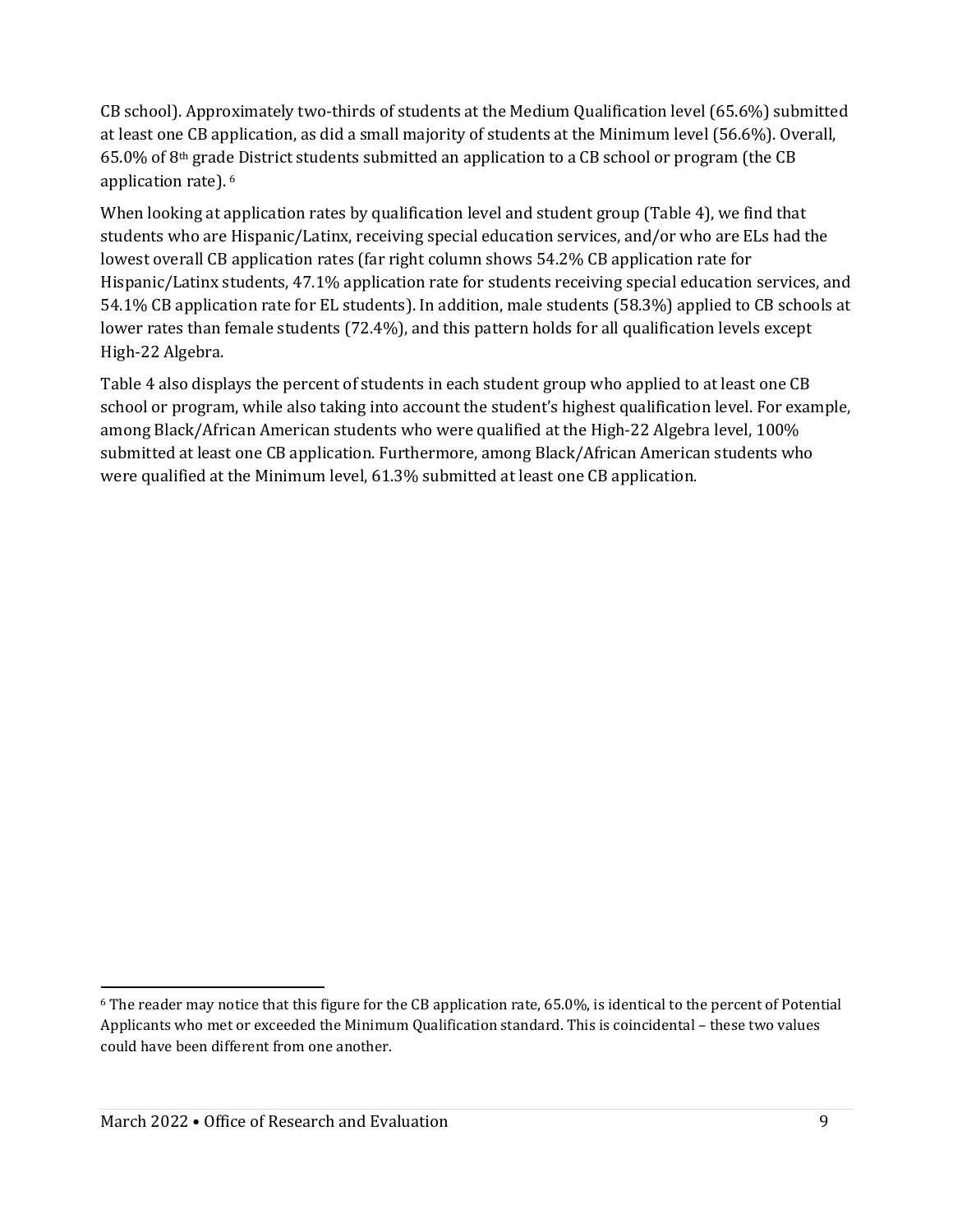Table 4. Percent of students in each qualification level who submitted at least one application to *any* criteria-based school [ignoring the requirements of the school(s) they applied to].

|                                             |                                                    | <b>Student's Highest Qualification Level</b> |         |         |               |                |                         |                                                                        |
|---------------------------------------------|----------------------------------------------------|----------------------------------------------|---------|---------|---------------|----------------|-------------------------|------------------------------------------------------------------------|
| <b>Student Group</b>                        | <b>Number</b><br>of<br><b>Students</b><br>in Group | High-22<br>Algebra                           | High-22 | High-17 | <b>Medium</b> | <b>Minimum</b> | <b>Not</b><br>Qualified | CB<br><b>Application</b><br><b>Rate for</b><br><b>Student</b><br>Group |
| Race/Ethnicity                              |                                                    |                                              |         |         |               |                |                         |                                                                        |
| Asian                                       | 864                                                | 100%                                         | 100%    | 100%    | 70.3%         | 55.9%          | 57.1%                   | 86.5%                                                                  |
| Black/African<br>American                   | 4,022                                              | 100%                                         | 99.5%   | 100.0%  | 70.6%         | 61.3%          | 48.7%                   | 64.4%                                                                  |
| Hispanic/Latinx                             | 2,064                                              | 98.6%                                        | 99.0%   | 99.3%   | 60.4%         | 48.5%          | 36.0%                   | 54.2%                                                                  |
| Multi Racial/<br>Other*                     | 514                                                | 100%                                         | 100%    | 97.8%   | 66.4%         | 60.0%          | 42.6%                   | 66.3%                                                                  |
| White                                       | 1,306                                              | 99.5%                                        | 100%    | 99.3%   | 57.5%         | 51.5%          | 43.9%                   | 68.8%                                                                  |
| Gender                                      |                                                    |                                              |         |         |               |                |                         |                                                                        |
| Female                                      | 4,156                                              | 99.7%                                        | 99.7%   | 99.8%   | 71.4%         | 63.8%          | 51.7%                   | 72.4%                                                                  |
| Male                                        | 4,614                                              | 99.7%                                        | 99.6%   | 99.5%   | 60.1%         | 51.2%          | 39.6%                   | 58.3%                                                                  |
| <b>English Learner Status</b>               |                                                    |                                              |         |         |               |                |                         |                                                                        |
| Non-EL                                      | 7,516                                              | 99.7%                                        | 99.6%   | 99.6%   | 66.2%         | 58.1%          | 46.7%                   | 66.8%                                                                  |
| EL                                          | 1,254                                              | 100%                                         | 100%    | 100%    | 62.7%         | 50.7%          | 32.8%                   | 54.1%                                                                  |
| <b>Receiving Special Education Services</b> |                                                    |                                              |         |         |               |                |                         |                                                                        |
| Non-Special<br>Education                    | 7,107                                              | 99.7%                                        | 99.6%   | 99.7%   | 66.4%         | 59.2%          | 48.1%                   | 69.1%                                                                  |
| Special<br>Education                        | 1,663                                              | 100                                          | 100%    | 97.7%   | 61.7%         | 48.5%          | 35.8%                   | 47.1%                                                                  |
| <b>Overall</b>                              |                                                    |                                              |         |         |               |                |                         |                                                                        |
| All District 8th<br>Graders                 | 8,770                                              | 99.7%                                        | 99.7%   | 99.6%   | 65.6%         | 56.6%          | 44.7%                   | 65.0%                                                                  |

**Source**: Data from Qlik [School Selection – Builder V2.0.6] Data retrieved [2/3/2022].

**\*** Includes students identifying as American Indian/Alaskan Native and Native Hawaiian/Pacific Islander

**How to read this table:** Each cell shows the percent of students in the corresponding student group (row) and qualification level (column) who applied to at least one CB school or program. For example, among students whose highest qualification was Medium, and who were male, 60.1% submitted at least one CB application. The "CB Application Rate for Student Group" column on the far right shows the CB application rate for the entire student group. For example, 54.2% of students who identify as Hispanic/Latinx applied to at least one CB school or program (ignoring those students' qualification levels).

When we consider applications to only the five schools with High Qualification criteria (see Appendix B), we again find that more highly qualified students were also more likely to apply (Table 5). To meet eligibility at these specific schools, students would need to meet, at minimum, the High-17 level – and students in each High category applied at very high rates, ranging from 93.4% of all students qualified at the High-17 level to 98.1% of all students qualified at the High-22 Algebra level (see bottom row of Table 5). In addition, 31.2% of students at the Medium level, and 25.5% of those at the Minimum level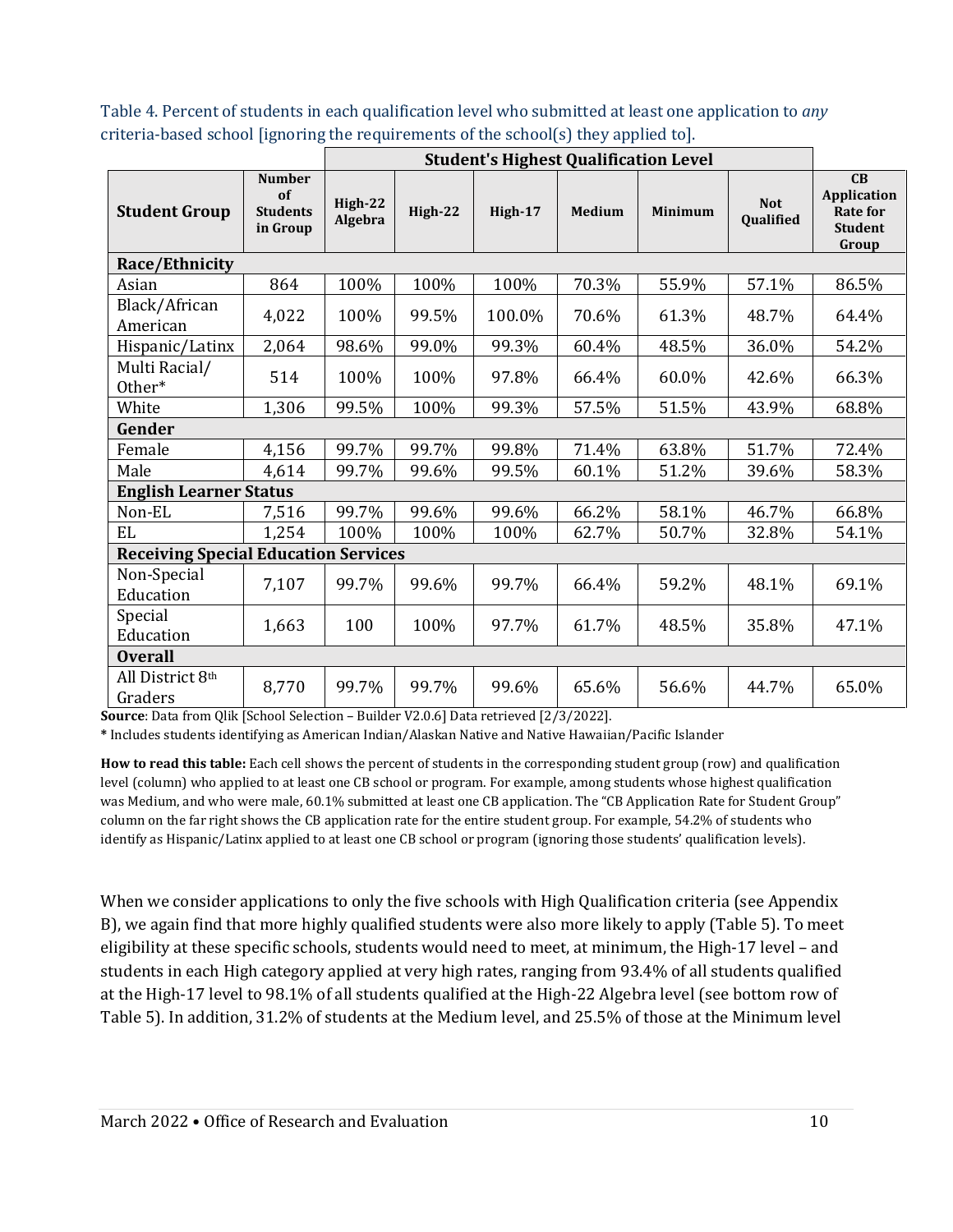submitted at least one application to a High Qualification school (despite not meeting the eligibility requirements).

|                               |                                                    | <b>Student's Highest Qualification Level</b> |             |             |               |                |                         |                                                                                             |  |
|-------------------------------|----------------------------------------------------|----------------------------------------------|-------------|-------------|---------------|----------------|-------------------------|---------------------------------------------------------------------------------------------|--|
| <b>Student Group</b>          | <b>Number</b><br>of<br><b>Students</b><br>in Group | High-<br>22<br>Algebra                       | High-<br>22 | High-<br>17 | <b>Medium</b> | <b>Minimum</b> | <b>Not</b><br>Qualified | <b>High Qualification</b><br><b>Schools</b><br><b>Application Rate</b><br>for Student Group |  |
| Race/Ethnicity                |                                                    |                                              |             |             |               |                |                         |                                                                                             |  |
| Asian                         | 864                                                | 100.0%                                       | 96.9%       | 98.1%       | 37.0%         | 28.8%          | 39.8%                   | 75.5%                                                                                       |  |
| Black/African<br>American     | 4,022                                              | 97.7%                                        | 98.1%       | 93.7%       | 32.5%         | 25.5%          | 19.1%                   | 35.6%                                                                                       |  |
| Hispanic/Latinx               | 2,064                                              | 97.2%                                        | 95.8%       | 89.9%       | 30.9%         | 25.3%          | 15.7%                   | 33.3%                                                                                       |  |
| Multi Racial/<br>Other*       | 514                                                | 100.0%                                       | 94.9%       | 91.3%       | 32.1%         | 28.0%          | 20.7%                   | 44.6%                                                                                       |  |
| White                         | 1,306                                              | 95.9%                                        | 95.0%       | 92.1%       | 25.2%         | 23.0%          | 19.5%                   | 48.7%                                                                                       |  |
| Gender                        |                                                    |                                              |             |             |               |                |                         |                                                                                             |  |
| Female                        | 4,156                                              | 97.9%                                        | 96.0%       | 91.0%       | 31.9%         | 26.0%          | 23.0%                   | 46.4%                                                                                       |  |
| Male                          | 4,614                                              | 98.3%                                        | 97.8%       | 96.3%       | 30.5%         | 25.1%          | 16.1%                   | 37.0%                                                                                       |  |
| <b>English Learner Status</b> |                                                    |                                              |             |             |               |                |                         |                                                                                             |  |
| Non-EL                        | 7,516                                              | 98.0%                                        | 96.7%       | 93.2%       | 30.9%         | 25.5%          | 19.4%                   | 42.8%                                                                                       |  |
| EL                            | 1,254                                              | 100.0%                                       | 97.2%       | 95.3%       | 32.7%         | 25.4%          | 16.1%                   | 33.3%                                                                                       |  |
|                               | <b>Receiving Special Education Services</b>        |                                              |             |             |               |                |                         |                                                                                             |  |
| Non-Special<br>Education      | 7,107                                              | 98.2%                                        | 96.8%       | 94.2%       | 32.5%         | 28.3%          | 22.3%                   | 46.9%                                                                                       |  |
| Special<br>Education          | 1,663                                              | 85.7%                                        | 94.1%       | 79.5%       | 25.4%         | 16.5%          | 10.3%                   | 18.2%                                                                                       |  |
| <b>Overall</b>                |                                                    |                                              |             |             |               |                |                         |                                                                                             |  |
| All District 8th<br>Graders   | 8,770                                              | 98.1%                                        | 96.7%       | 93.4%       | 31.2%         | 25.5%          | 18.9%                   | 41.5%                                                                                       |  |

Table 5. Percent of students in each qualification level who submitted at least one application to a High Qualification school.

**Source**: Data from Qlik [School Selection – Builder V2.0.6] Data retrieved [2/3/2022].

**\*** Includes students identifying as American Indian/Alaskan Native and Native Hawaiian/Pacific Islander

**How to read this table:** Each cell shows the percent of students in the corresponding student group (row) and qualification level (column) who applied to at least one of the five CB schools with *High* Qualification requirements. For example, among students whose highest qualification was High-17, and who were female, 91.0% submitted at least one application to, specifically, one of those five schools. The "High Qualification Schools Application Rate for Student Group" column on the far right shows the High Qualification school application rate for the entire student group. For example, 33.3% of students who identify as Hispanic/Latinx applied to at least one High Qualification school (ignoring those students' qualification levels).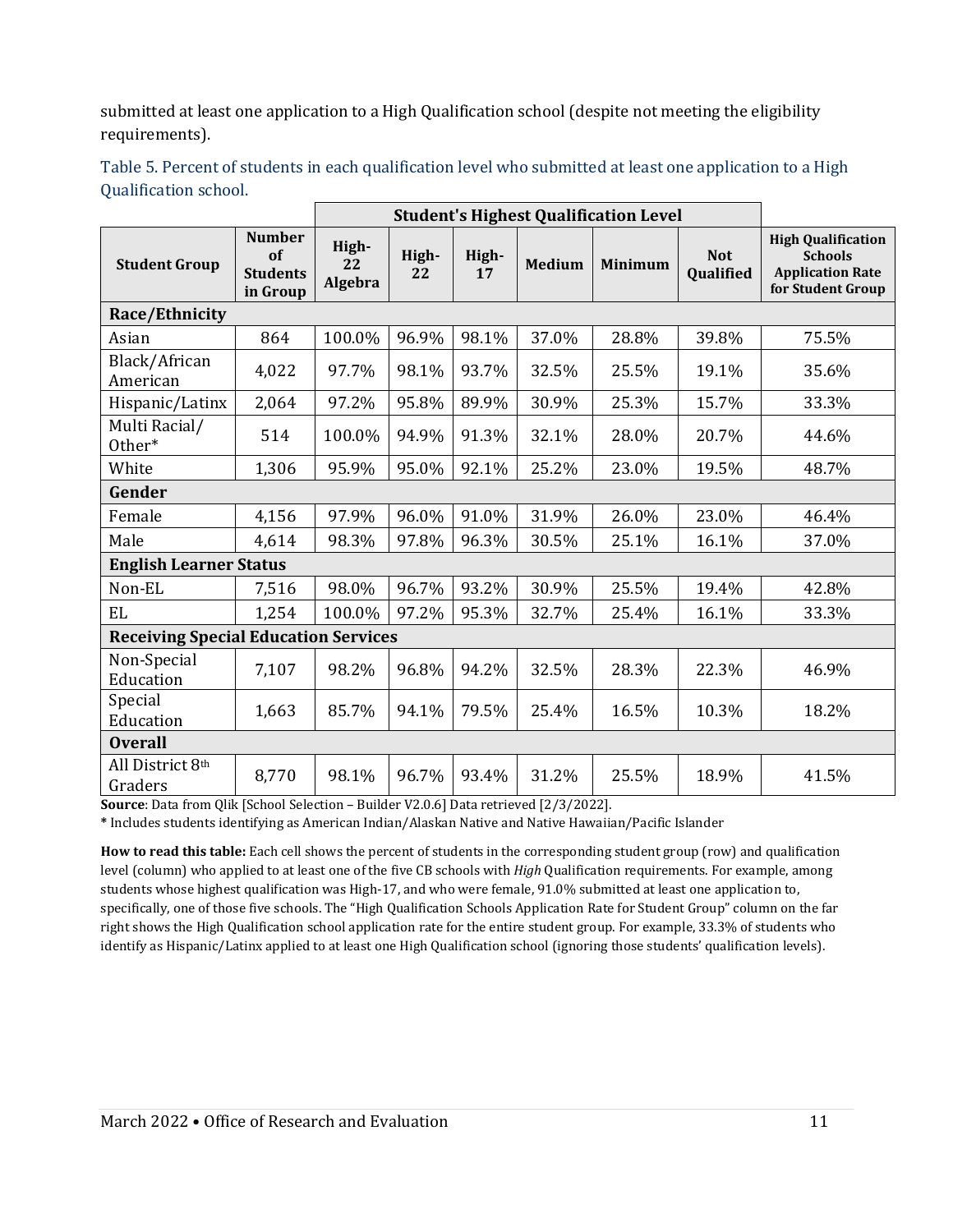## **RQ3: For each criteria-based high school, how many students applied? How many of those applicants met the eligibility requirements?**

Criteria-based schools and programs received different numbers of applications from District students (Table 6). In addition, the percent of applications from students who affirmatively met the school's eligibility requirements varied. About two-thirds (66.8%) of CB applications submitted by District 8<sup>th</sup> graders were submitted to a school where that student did, in fact, meet the school's requirements.

|                                                           | <b>Number of</b>    | <b>Number of</b>                                      | <b>Percent of</b>                                     |
|-----------------------------------------------------------|---------------------|-------------------------------------------------------|-------------------------------------------------------|
| <b>Criteria-Based School or Program</b>                   | <b>Applications</b> | <b>Applications from</b><br><b>Qualified Students</b> | <b>Applications from</b><br><b>Qualified Students</b> |
| <b>Central High School</b>                                | 2,608               | 1,086                                                 | 41.6%                                                 |
| Northeast High School                                     | 1,964               | 1,605                                                 | 81.7%                                                 |
| Academy at Palumbo                                        | 1,440               | 956                                                   | 66.4%                                                 |
| Carver (High School of Engineering<br>and Science)        | 1,193               | 825                                                   | 69.2%                                                 |
| Franklin Learning Center                                  | 1,085               | 804                                                   | 74.1%                                                 |
| <b>Creative and Performing Arts High</b><br>School (CAPA) | 1,027               | 645                                                   | 62.8%                                                 |
| Science Leadership Academy (SLA)                          | 960                 | 752                                                   | 78.3%                                                 |
| Julia R. Masterman School                                 | 900                 | 430                                                   | 47.8%                                                 |
| Parkway Center City Middle College                        | 900                 | 533                                                   | 59.2%                                                 |
| William W. Bodine High School                             | 861                 | 749                                                   | 87.0%                                                 |
| Philadelphia High School for Girls                        | 835                 | 674                                                   | 80.7%                                                 |
| Arts Academy at Benjamin Rush                             | 560                 | 331                                                   | 59.1%                                                 |
| Walter B. Saul High School                                | 460                 | 336                                                   | 73.0%                                                 |
| Hill-Freedman World Academy                               | 432                 | 337                                                   | 78.0%                                                 |
| Parkway Northwest High School                             | 385                 | 284                                                   | 73.8%                                                 |
| Lankenau High School                                      | 357                 | 281                                                   | 78.7%                                                 |
| <b>SLA</b> at Beeber                                      | 325                 | 217                                                   | 66.8%                                                 |
| <b>Motivation High School</b>                             | 293                 | 193                                                   | 65.9%                                                 |
| Parkway West High School                                  | 263                 | 165                                                   | 62.7%                                                 |
| Girard Academic Music Program                             | 215                 | 168                                                   | 78.1%                                                 |
| George Washington High School                             | 123                 | 108                                                   | 87.8%                                                 |
| <b>Total</b>                                              | 17,186              | 11,479                                                | 66.8%                                                 |

Table 6. Number of applications from District 8<sup>th</sup> graders, and number of applications from qualified District 8th graders to CB schools and programs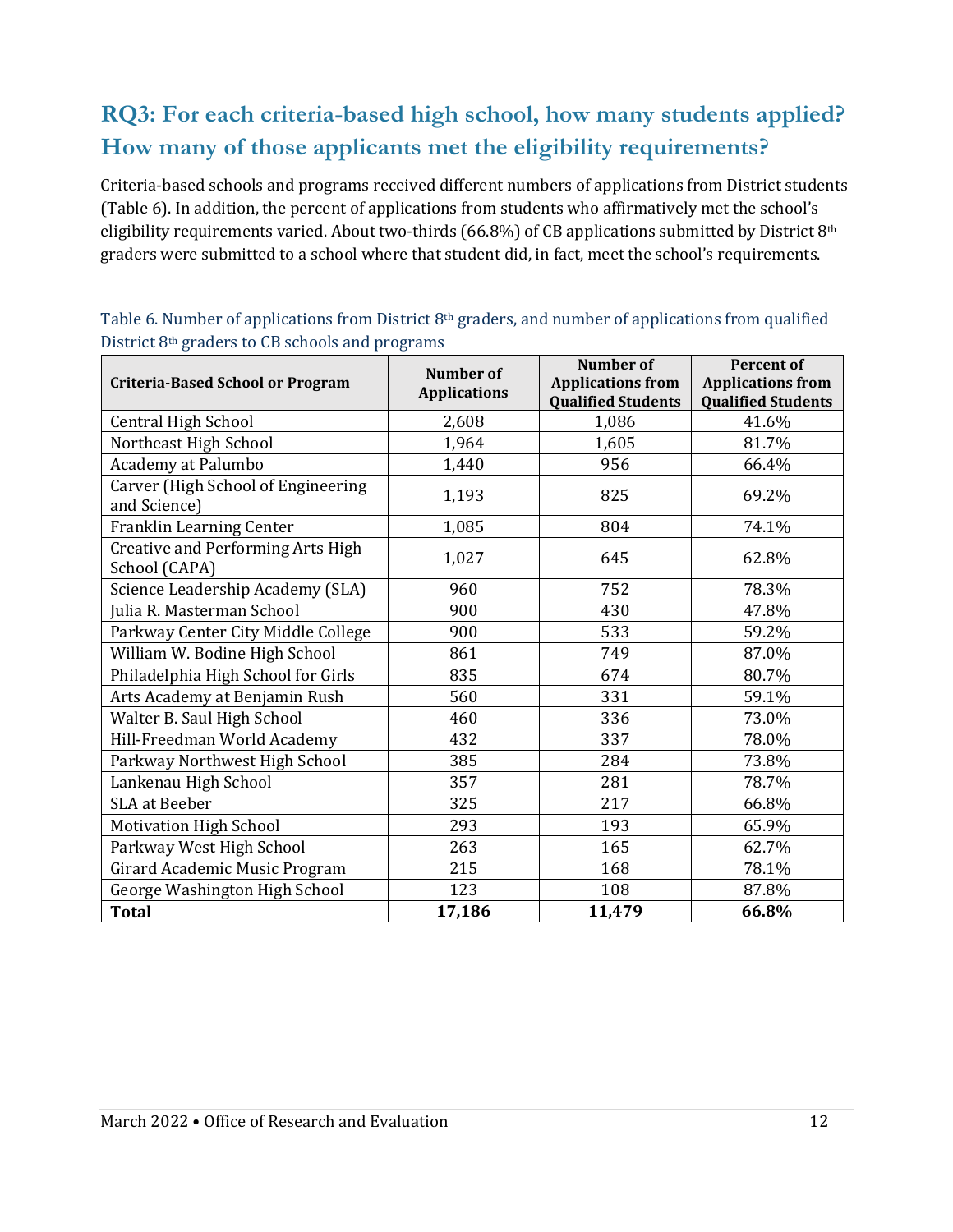## **Conclusions and Next Steps**

Several significant changes were made to SDP's School Selection Process during the 2021-22 school year. These changes resulted in tripling the percent of District 8th graders who met at least the Minimum requirements to apply to criteria-based schools (from 20.2% in 2020-21 to 65.0% in 2021- 22). There was also an increase in the percent of students who submitted at least one application to a criteria-based school or program (the CB application rate), though this increase was smaller (from 61.1% in 2020-21 to 65.0% in 2021-22). Overall, 5,698 of the 8,770 District 8th graders (65%) met at least the minimum level of qualifications to apply to a criteria-based school or program. Of those 5,698 students, 3,993 submitted at least one fully eligible application (Figure 1).

Figure 1. District 8th grade students meeting qualification levels, submitting applications, and receiving initial offers of admission.



The next brief in this series, *["2021-22 School Selection: Summary of Lottery Outcomes for 8th Grade SDP](https://www.philasd.org/research/wp-content/uploads/sites/90/2022/03/School-Selection-Lottery-Outcomes-2021-22-Research-Brief-March-2022.pdf)  [Applicants to Criteria-Based](https://www.philasd.org/research/wp-content/uploads/sites/90/2022/03/School-Selection-Lottery-Outcomes-2021-22-Research-Brief-March-2022.pdf) Schools"* presents results from analyses of initial admissions offers extended through the lottery (see two boxes on the bottom right of the Figure 1 diagram). Future briefs will address later stages of the 2021-22 School Selection Process, including offers extended through the waitlist process, student responses to offers, and student enrollment in criteria-based schools in 2022-23.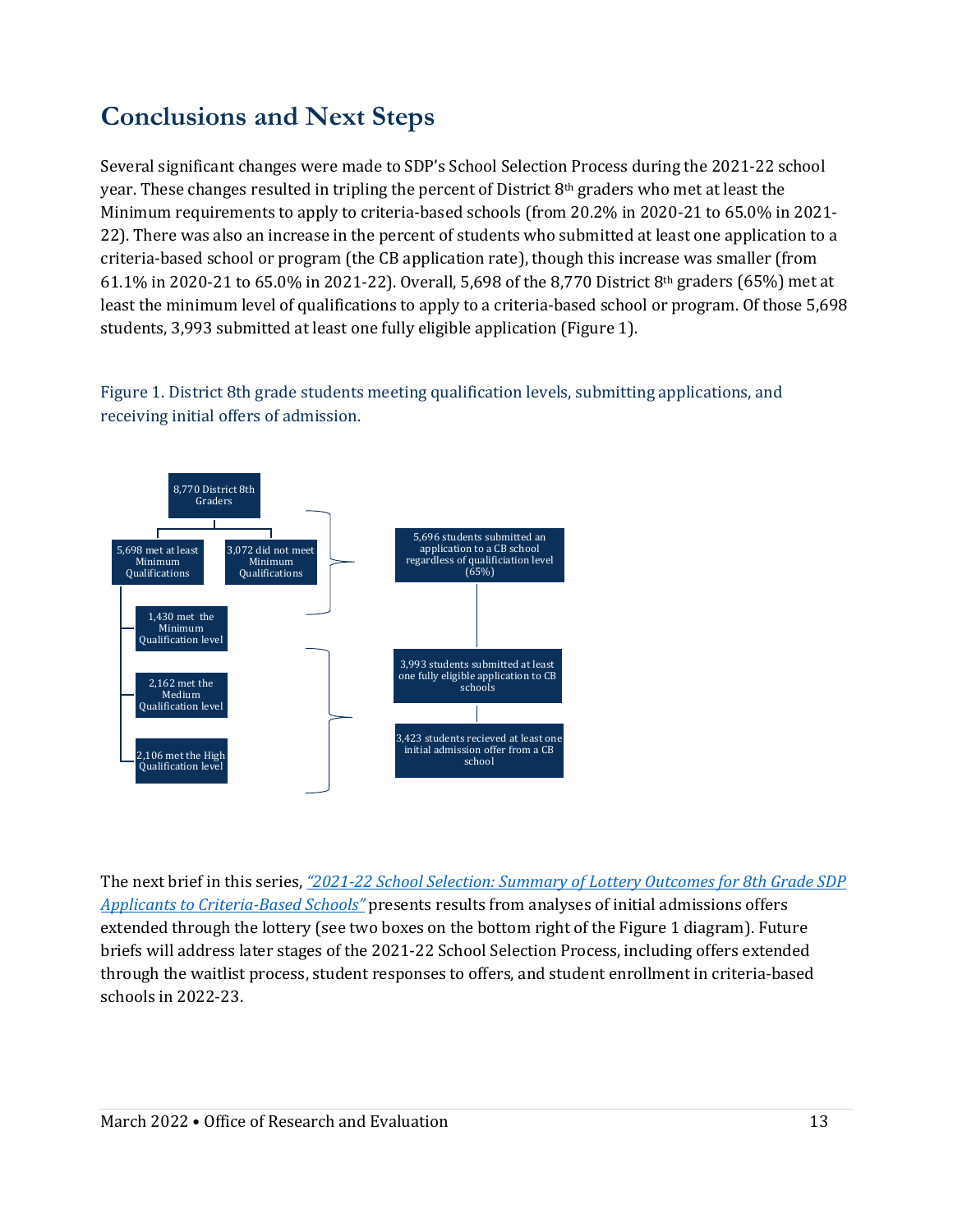## **Appendix A: Additional Information About Specific Criteria**

|                                                    | <b>Any Qualification Level</b>      |                                                                                | <b>High Qualification Level Only</b> |                                                                                |  |
|----------------------------------------------------|-------------------------------------|--------------------------------------------------------------------------------|--------------------------------------|--------------------------------------------------------------------------------|--|
| <b>Writing</b><br><b>Sample Score</b><br>(Rounded) | <b>Number of</b><br><b>Students</b> | <b>Cumulative</b><br><b>Percent of</b><br><b>Students with</b><br><b>Score</b> | <b>Number of</b><br><b>Students</b>  | <b>Cumulative</b><br><b>Percent of</b><br><b>Students with</b><br><b>Score</b> |  |
| 6                                                  | 42                                  | 1.1%                                                                           | $\overline{7}$                       | 0.3%                                                                           |  |
| $\overline{7}$                                     | 38                                  | 2.0%                                                                           | 5                                    | 0.5%                                                                           |  |
| 8                                                  | 45                                  | 3.1%                                                                           | 6                                    | 0.7%                                                                           |  |
| 9                                                  | 52                                  | 4.4%                                                                           | 15                                   | 1.4%                                                                           |  |
| 10                                                 | 73                                  | 6.3%                                                                           | 18                                   | 2.1%                                                                           |  |
| 11                                                 | 87                                  | 8.5%                                                                           | 32                                   | 3.4%                                                                           |  |
| 12                                                 | 95                                  | 10.8%                                                                          | 34                                   | 4.8%                                                                           |  |
| 13                                                 | 117                                 | 13.8%                                                                          | 29                                   | 6.0%                                                                           |  |
| 14                                                 | 123                                 | 16.9%                                                                          | 35                                   | 7.5%                                                                           |  |
| 15                                                 | 128                                 | 20.1%                                                                          | 48                                   | 9.4%                                                                           |  |
| 16                                                 | 193                                 | 24.9%                                                                          | 91                                   | 13.2%                                                                          |  |
| 17                                                 | 204                                 | 30.0%                                                                          | 88                                   | 16.8%                                                                          |  |
| 18                                                 | 268                                 | 36.8%                                                                          | 134                                  | 22.3%                                                                          |  |
| 19                                                 | 297                                 | 44.2%                                                                          | 156                                  | 28.8%                                                                          |  |
| 20                                                 | 328                                 | 52.5%                                                                          | 210                                  | 37.4%                                                                          |  |
| 21                                                 | 367                                 | 61.7%                                                                          | 249                                  | 47.7%                                                                          |  |
| 22                                                 | 385                                 | 71.3%                                                                          | 280                                  | 59.2%                                                                          |  |
| 23                                                 | 365                                 | 80.5%                                                                          | 291                                  | 71.2%                                                                          |  |
| 24                                                 | 354                                 | 89.4%                                                                          | 303                                  | 83.7%                                                                          |  |
| 25                                                 | 268                                 | 96.1%                                                                          | 247                                  | 93.9%                                                                          |  |
| 26                                                 | 126                                 | 99.3%                                                                          | 120                                  | 98.8%                                                                          |  |
| 27                                                 | 26                                  | 99.9%                                                                          | 25                                   | 99.9%                                                                          |  |
| 28                                                 | 3                                   | 100.0%                                                                         | 3                                    | 100.0%                                                                         |  |
| Did Not Take<br><b>Writing Sample</b>              | 4,786                               | <b>NA</b>                                                                      | 983                                  | <b>NA</b>                                                                      |  |
| Total                                              | 8,770                               | 100.0%                                                                         | 3,409                                | 100.0%                                                                         |  |

Table A1. Distribution of Writing Sample scores.

**Source**: Data from Qlik [School Selection – Builder V2.0.6] Data retrieved [2/3/2022].

**How to read this table:** The first column shows rounded scores on the Writing Sample (e.g., the row labeled "14" includes all scores from 13.5 through 14.4). The second and third columns include all Potential Applicants, while the fourth and fifth column include only a subset of those students; those who had grades of A or B in all four core areas, and also attendance of 95 percent of better (High Qualification level). The "cumulative percent" columns show the proportion of students (who completed the WS) that scored at or below that value. The cells highlighted in **yellow** correspond to the 25<sup>th</sup> percentile, blue corresponds to the 50<sup>th</sup> percentile (or median), and **green** corresponds to the 75<sup>th</sup> percentile.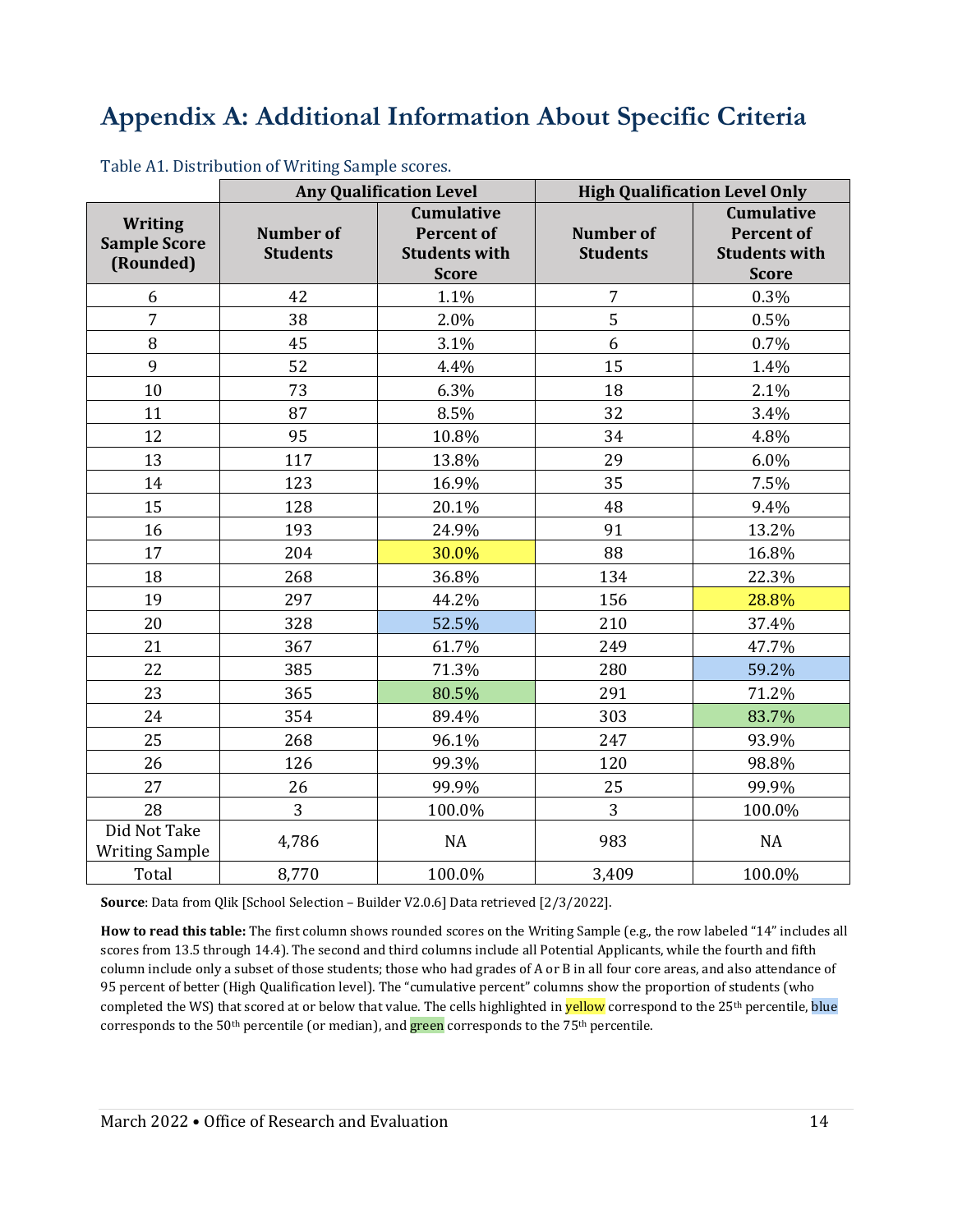| <b>School</b>              | Number of 8 <sup>th</sup> Grade Students Attending<br>this School in 2020-21 that Met the<br><b>Algebra Requirement</b> |
|----------------------------|-------------------------------------------------------------------------------------------------------------------------|
| Masterman, Julia R. MS     | 188                                                                                                                     |
| Baldi MS                   | 177                                                                                                                     |
| <b>GAMP HS</b>             | 89                                                                                                                      |
| Wilson, Woodrow MS         | 63                                                                                                                      |
| Engineering & Science MS   | 62                                                                                                                      |
| Mayfair ES                 | 61                                                                                                                      |
| Childs, George W. ES       | 52                                                                                                                      |
| <b>MYAMS</b>               | 48                                                                                                                      |
| Greenfield, Albert M. ES   | 41                                                                                                                      |
| Meredith, William M. ES    | 40                                                                                                                      |
| McCall, Gen. George ES     | 33                                                                                                                      |
| Franklin, Benjamin ES      | 32                                                                                                                      |
| Southwark ES               | 32                                                                                                                      |
| Wagner, Gen. Louis MS      | 29                                                                                                                      |
| Juniata Park Academy       | 28                                                                                                                      |
| Meehan, Austin MS          | 28                                                                                                                      |
| Farrell, Louis H. ES       | 27                                                                                                                      |
| <b>AMY</b> at James Martin | 26                                                                                                                      |
| Fell, D. Newlin ES         | 26                                                                                                                      |
| Decatur, Stephen ES        | 23                                                                                                                      |
| Greenberg, Joseph ES       | 22                                                                                                                      |
| Harding, Warren G. MS      | 22                                                                                                                      |
| Conwell, Russell H. MS     | 20                                                                                                                      |
| Kirkbride, Eliza B. ES     | 17                                                                                                                      |
| Ludlow, James R. ES        | 17                                                                                                                      |
| Jackson Coppin, Fanny ES   | 15                                                                                                                      |
| Fitzpatrick, A. L. ES      | 12                                                                                                                      |
| Rhoads, James ES           | 11                                                                                                                      |
| <b>SLA</b> at Beeber       | 1                                                                                                                       |
| Vare-Washington ES         | 1                                                                                                                       |
| Total                      | 1,243                                                                                                                   |

Table A2. Enrolled students of 8th grade schools meeting Algebra I requirement [students had either completed Algebra I in a previous year, or were enrolled in Algebra I as of November 21, 2021].

**Source**: Data from Qlik [School Selection – Builder V2.0.8] Data retrieved [3/1/2022].

**Note:** Schools are only included in this list if they had at least one 8th grader who met the Algebra I requirement.